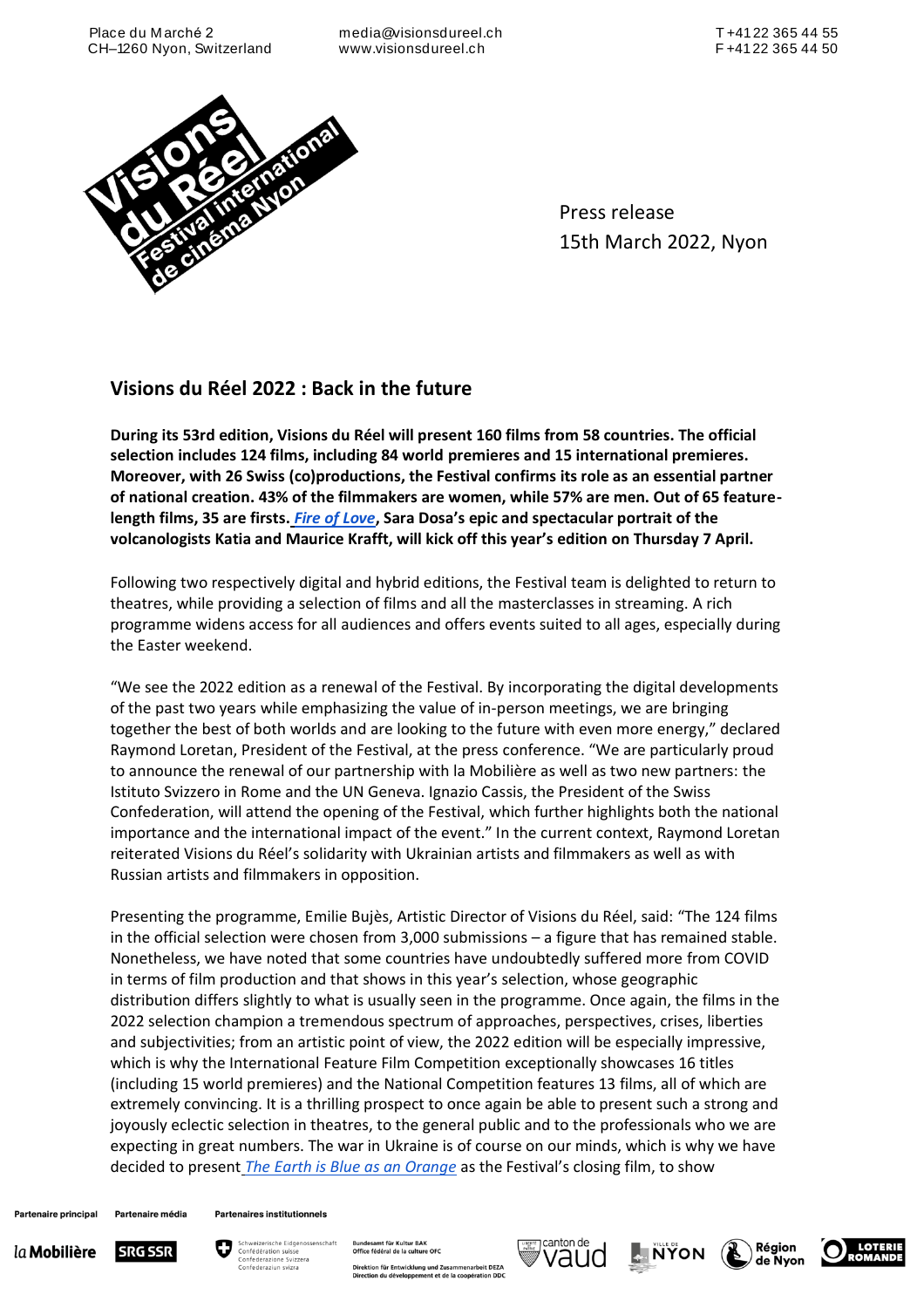solidarity, alongside the other films titles directed and/or produced in Ukraine that already feature in the programme."

There are over 160 films to discover. Moreover, the line-up will be widened and opened up by the presence of three guests, starting with the 2022 Guest of Honour: the legendary Italian maestro Marco Bellocchio, who will give a Masterclass, while a dozen of his films are presented, from fiction to documentary including various hybrid works. Kirsten Johnson, the American filmmaker and cinematographer who has worked in particular with Laura Poitras, is the Special Guest of this 53rd edition, enabling the audience to see or revisit her work, either behind or next to the camera. Finally, the Atelier is dedicated to the Algerian filmmaker Hassen Ferhani, providing an opportunity to delve into a humanistic and politically engaged body of work, which dissolves the barriers between documentary and fiction. In the space of ten years, the director has established himself as one of the leading architects of the resurgence of Algerian cinema.

Martine Chalverat, Administrative and Operational Director of Visions du Réel, presented the format for 2022 and noted: "This year's innovations include a whole series of measures to make the festival even more accessible and to enhance dialogue with the different audiences. Indeed, it is the proximity with our audiences that interlinks intergenerational and entertaining events, such as the family weekend at Easter, the digital options, such as the online film programme and the Industry platform, the activities for persons with disabilities in the context of the Label Culture Inclusive or the new Place du Réel."

# **International Feature Film Competition**

Presenting 15 world premieres and 1 international premiere from 17 countries, the International Feature Film Competition shows contemporary documentary filmmaking in a wide and open, original and singular definition.

- *5 Dreamers and a Horse* by Aren Malakyan and Vahagn Khachatryan, Armenia/Germany/Switzerland/Danmark/Georgia, 2022, 80', World Premiere
- *A Holy Family* by Elvis A-Liang Lu, Taiwan/France, 2022, 90', World Premiere
- *All of Our Heartbeats Are Connected Through Exploding Stars* by Jennifer Rainsford, Sweden, 2022, 77', World Premiere
- *Bitterbrush* by Emelie Mahdavian, United States, 2021, 91', International Premiere
- *Chaylla* by Clara Teper and Paul Pirritano, France, 2022, 72', World Premiere
- *Dogwatch (Vardia)* by Gregoris Rentis, Greece/France, 2022, 78', World Premiere
- *Eclaireuses (Leading lights)* by Lydie Wisshaupt, Belgium, 2022, 90', World Premiere
- *Foragers (Al-Yad Al-Khadra)* by Jumana Manna, Palestine, 2022, 65', World Premiere
- *How to Save a Dead Friend* by Marusya Syroechkovskaya, Sweden/ Norway, 2022, 103', World Premiere
- *Inner Lines* by Pierre-Yves Vandeweerd, France/Belgium, 2022, 86', World Premiere
- *L'îlot (Like an Island)* by Tizian Büchi, Switzerland, 2022, 106', World Premiere
- *Ma vie en papier (My Paper Life)* by Vida Dena, Belgium/France, Iran, 2022 , 81', World Premiere
- *My Old Man (Für immer Sonntag)* by Steven Vit, Switzerland, 2022, 86', World Premiere
- *Rojek* by ZaynêAkyol, Canada, 2022, 129', World Premiere
- *Steel Life (Vida ferrea)* by Manuel Bauer, Peru/Spain, 2022, 96', World Premiere
- *Tara* by Francesca Bertin and Volker Sattel, Germany/Italy, 2022, 87', World Premiere

### **Burning Lights**

Partenaire principal Partenaire média









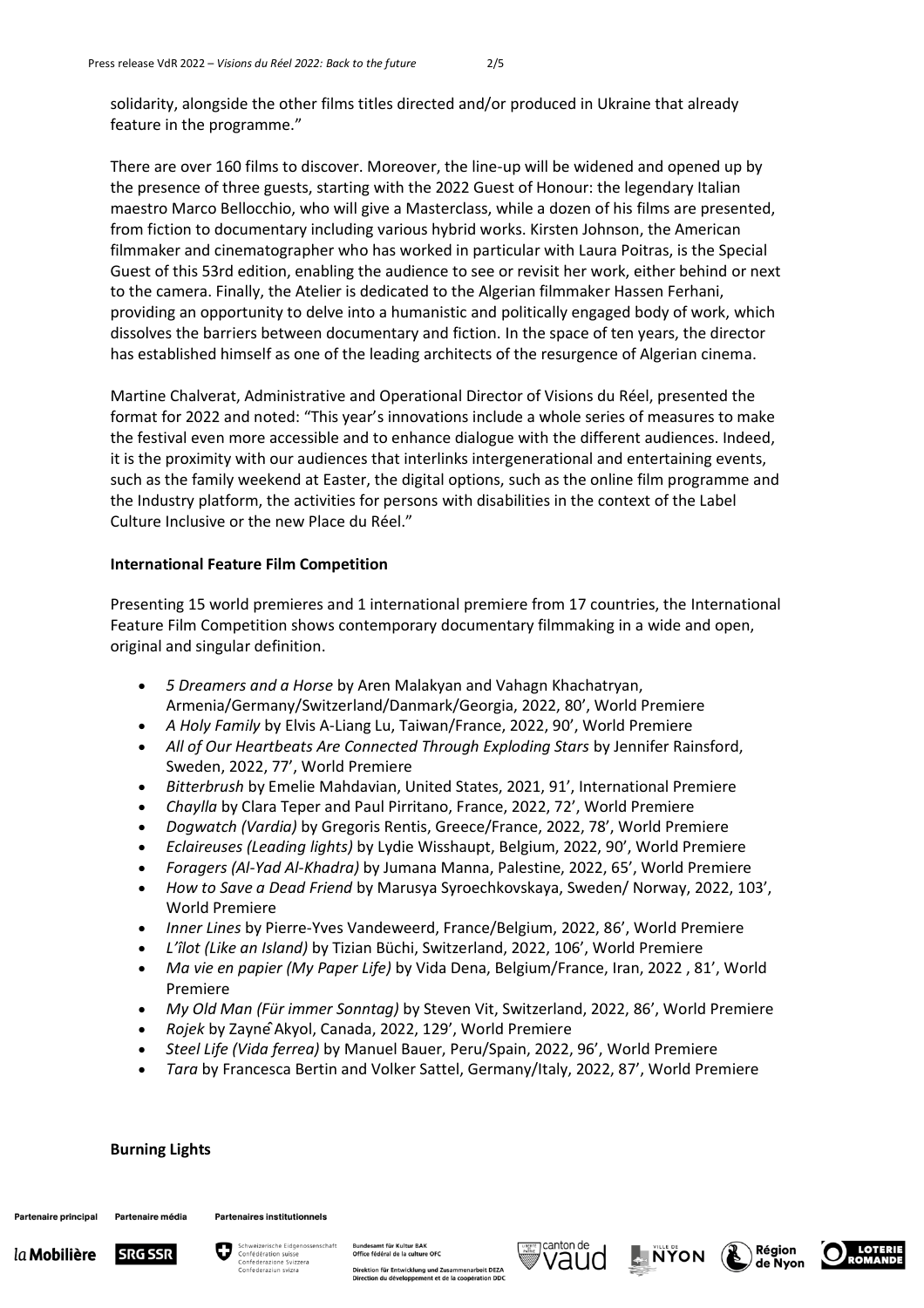Presenting 15 medium- and feature-length films coming from 16 countries, including 12 world premieres and 3 international premieres, the Burning Lights Competition is dedicated to new vocabularies and writing, to narrative and formal freedom.

- *A Long Journey Home (Wu Kou Zhi Jia)* by Wenqian Zhang, China, 2022, 124', World Premiere
- *Burial (Kapinynas)* by Emilija Škarnulytė, Lithuania/Norway, 2022, 60', World Premiere
- *Eami* by Paz Encina, Paraguay/ Netherlands, 2022, 84', International Premiere
- *Europe* by Philip Scheffner, Germany/France, 2022, 105', International Premiere
- *Far Away Eyes (Huan Ri Shou Ji)* by Chun-Hong Wang, Taiwan/France, 2021, 79', International Premiere
- *Getting Old Stinks* by Peter Entell, Switzerland, 2022, 85', World Premiere
- *Ghost Fair Trade* by Laurence Bonvin and Cheikh Ndiaye, Switzerland, 2022, 38', World Premiere
- *H* by Carlos Pardo Ros, Spain, 2022, 67', World Premiere
- *Herbaria* by Leandro Listorti, Argentina/Germany, 2022, 84', World Premiere
- *Kapr Code (Kapr)* by Lucie Králová, Czech Republic/Slovakia, 2022, 91', World Premiere
- *Luminum* by Maximiliano Schonfeld, Argentina, 2022, 62', World Premiere
- *Olho animal* by Maxime Martinot, France, 2022, 75', World Premiere
- *Ollin Blood* by Elise Florenty and Marcel Türkowsky, France/Mexico, 2022, 72', World Premiere
- *Red Africa (Krasnaya Afrika)* by Alexander Markov, Russia/Portugal, 2022, 65', World Premiere
- *Remainders (Los Saldos)* by Raúl Capdevila Murillo, Spain, 2022, 77', World Premiere

# **National Competition**

Devoted to medium- and feature- length films (co-)produced in Switzerland, in 2022 the National Competition includes 13 Swiss productions and coproductions with 8 countries, including 12 world premieres and 1 international premiere.

- *Ardente∙x∙s* by Patrick Muroni, Switzerland, 2022, 96', World Premiere
- *Calvinia* by Rudi van der Merwe, Switzerland, 2022, 50', World Premiere
- *Couvre-feu. Journal de Monique Saint-Hélier (1940-44)* by Rachel Noël, Switzerland, 2022, 70', World Premiere
- *Don't Worry About India* by Nama Filmcollective, Switzerland/ Germany/India, 2022, 97', World Premiere
- *Dragon Women* by Frédérique de Montblanc, Belgium/Switzerland/ South Korea, 2022, 83' International Premiere
- *Fuku Nashi* by Julie Sando, Switzerland/Japan, 2022, 44', World Premiere
- *Garçonnières* by Céline Pernet, Switzerland, 2022, 91', World Premiere
- *La Cour des grands (Big Boy)* by Louise Carrin, Switzerland, 2022, 61', World Premiere
- *Le Film de mon père* by Jules Guarneri, Switzerland, 2022, 73', World Premiere
- *Le Pénitencier (The Penitentiary)* by Anne Theurillat, Switzerland, 2022, 67', World Premiere
- *Périphérique nord* by Paulo Carneiro, Portugal/Switzerland/ Uruguay, 2022, 72', World Premiere
- *Sons of the Wind (Hijos del viento)* by Felipe Monroy, Switzerland/ Colombia, 2022, 98', World Premiere
- *Supertempo (Supertime)* by Daniel Kemény, Switzerland, 2022, 72', World Premiere

# **Other sections**

Visions du Réel provides an important showcase for medium-length and short films in its International Medium Length & Short Film Competition and in Opening Scenes, the section

Partenaire principal Partenaire média **Partenaires institutionnels** 



mt für Kult





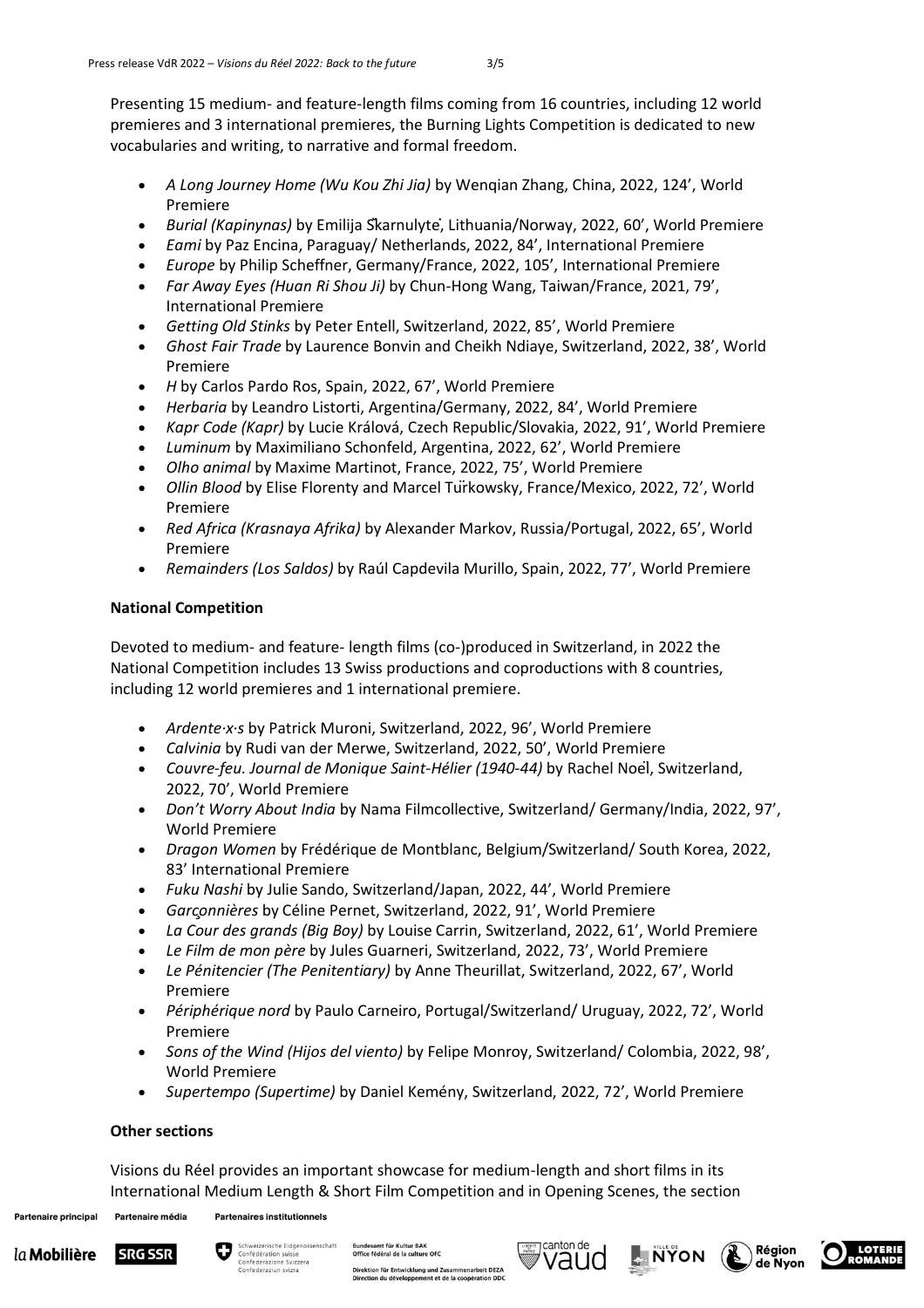dedicated to first shorts and films made in schools. The [International Medium Length & Short](https://visionsdureel.ch/en/program/section/international-medium-length-short-film-competition/)  [Film Competition](https://visionsdureel.ch/en/program/section/international-medium-length-short-film-competition/) presents 32 films, including 27 world premieres and 5 international premieres, while [Opening Scenes](https://visionsdureel.ch/en/program/section/opening-scenes/) hails 15 short films, including 13 world premieres and 2 international premieres. Switzerland distinguishes itself with eight films selected in these two sections particularly marked by the new generation.

Once again, the [Grand Angle Competition](https://visionsdureel.ch/en/program/section/grand-angle/) presents 12 feature-length films that have already wowed audiences at other festivals or that will mark the coming year. For the first time, it includes five international premieres and two world premieres: the Italian film *ll posto - [A Steady](https://visionsdureel.ch/en/film/2022/il-posto-a-steady-job/)  [Job](https://visionsdureel.ch/en/film/2022/il-posto-a-steady-job/)*, by Gianluca Matarrese and Mattia Colombo, which portrays certain aspects of contemporary Italy; and *[Adam Ondra: Pushing the Limits](https://visionsdureel.ch/en/film/2022/adam-ondra-pushing-the-limits/)*, by Jan Šimánek and Petr Záruba, a portrait of the legendary Czech climber. Finally, the non-competitive [Latitudes](https://visionsdureel.ch/en/program/section/latitudes/) section features a panorama of current documentary filmmaking practices. 11 films are presented this year, including 2 world premieres.

### **Special Screenings**

Visions du Réel is honored to present the world premiere of *[Elizabeth](https://visionsdureel.ch/en/film/2022/elizabeth/)*, by Roger Mitchell. On the occasion of Queen Elisabeth II's 70th Jubilee, the director of the romantic comedy *Notting Hill* has created – just before his death – a nostalgic, gratifying, fresh and modern chronicle. Jennifer Peedom invites us on a poetic odyssey through the landscapes formed by rivers on six continents, narrated by the voice of actor Willem Dafoe and accompanied by music by Jonny Greenwood and Radiohead, as well as Richard Tognetti and the Australian Chamber Orchestra (*[River](https://visionsdureel.ch/en/film/2022/river/)*, Swiss premiere). With *[Vedette](https://visiosndureel.ch/en/film/2022/vedette/)*, Patrice Chagnard and Claudine Bories observe a comical cohabitation between man and beast (Swiss premiere), shot in the Valais.

The great Ukrainian filmmaker Sergei Loznitsa paints a portrait of Vytautas Landsbergis, the charismatic leader of the independence movement in Lithuania, who successfully wrested the country away from the USSR in 1990 (*[Mr. Landsbergis](https://visionsdureel.ch/en/film/2022/mr-landsbergis/)*, Swiss premiere). Using archives, he produces an ambitious new work and a film of remarkable accuracy. Finally, in solidarity with Ukraine, Visions du Réel will close with *[The Earth is Blue as an Orange](https://visionsdureel.ch/en/film/2022/the-earth-is-blue-as-an-orange-2/)* (Swiss premiere) – the film should have been closing the Festival in 2020, before the Festival moved online. The Ukrainian director Iryna Tsilyk plunges us into the daily life of Anna, who lives alone with her four children in the Donbass region. Harmony reigns inside her house, while the war wields chaos outside.

#### **Marco Bellocchio, Guest of Honour, as well as an Atelier and a Special Guest**

It should also be noted that Visions du Réel will pay tribute — in collaboration with La Cinémathèque suisse and ECAL — to the Italian filmmaker [Marco Bellocchio](https://visionsdureel.ch/en/program/guest-of-honour/marco-bellocchio/) by awarding him the prestigious Honorary Award. The Festival will present a selective retrospective of around ten titles, enabling the audience to discover some of the director's significant films, as well as rarely screened documentaries, and his very latest work, for the first time in Switzerland, *Marx può aspettare*. The 2022 Atelier (retrospective and public Masterclass) is dedicated to the Algerian director [Hassen Ferhani,](https://visionsdureel.ch/en/program/ateliers/hassen-ferhani/) who, in the space of ten years, has established himself as one of the leading architects of the resurgence of Algerian cinema. The Atelier is proposed in partnership with the HEAD – Genève. As the third distinguished guest of this 53rd edition of the International Film Festival Nyon, in collaboration with *Le Temps*, the American filmmaker and cinematographer [Kirsten Johnson](https://visionsdureel.ch/en/program/invitee-speciale-kirsten-johnson/) will be in Nyon to present a retrospective of her films as well as a selection of the films to which she has contributed as cinematographer. As much in the films she has directed – particularly with *Dick Johnson is Dead* (2020 – which was shortlisted for the Oscars) – as in her collaborations – which include, for example, *Citizenfour* (2014) by Laura

**Partenaire principal** Partenaire média